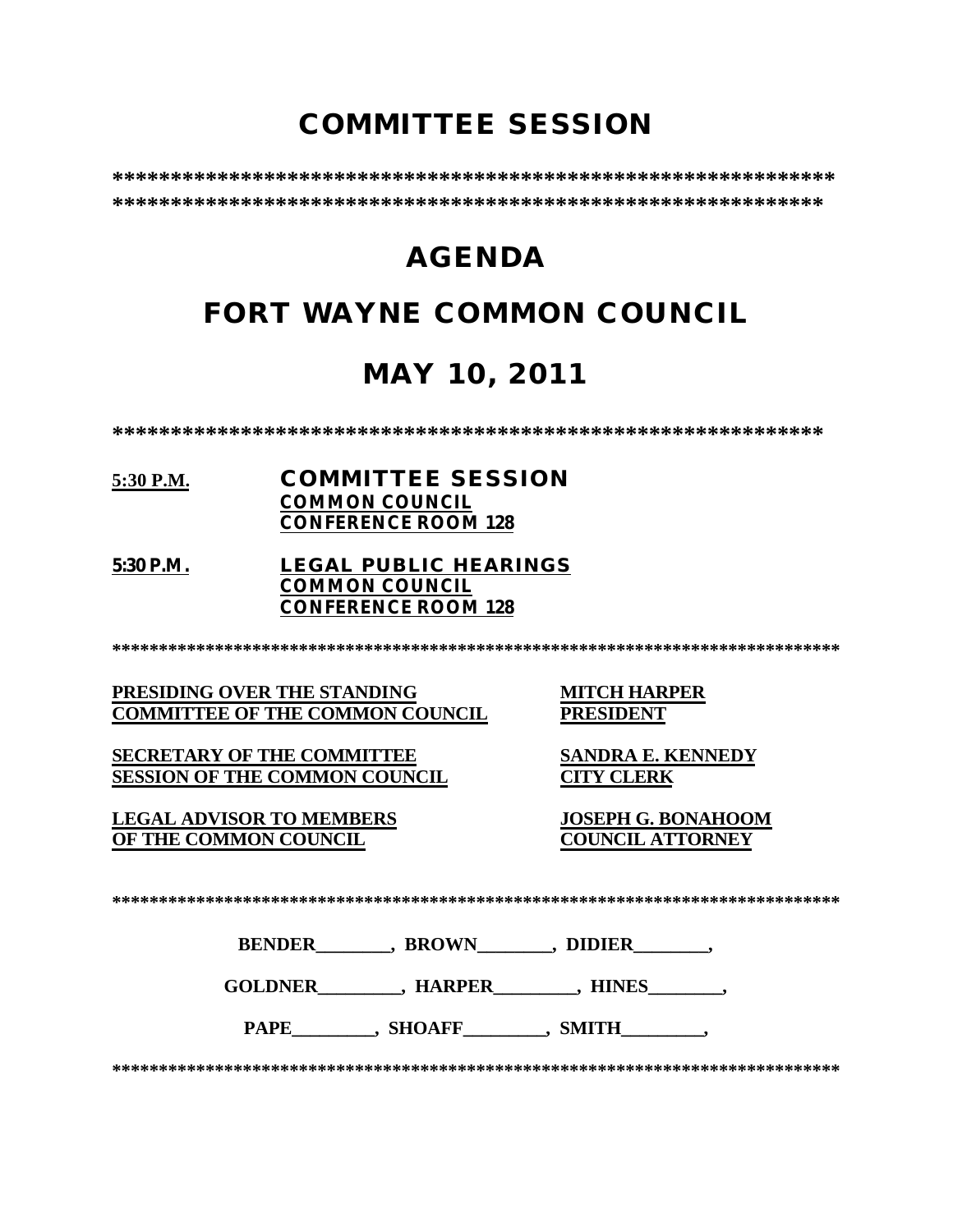**\*\*\*\*\*\*\*\*\*\*\*\*\*\*\*\*\*\*\*\*\*\*\*\*\*\*\*\*\*\*\*\*\*\*\*\*\*\*\*\*\*\*\*\*\*\*\*\*\*\*\*\*\*\*\*\*\*\*\*\*\*\*\*\*\*\*\*\*\*\*\*\*\*\*\*\*\*\***

# **ORDER OF THE AGENDA**

**\*\*\*\*\*\*\*\*\*\*\*\*\*\*\*\*\*\*\*\*\*\*\*\*\*\*\*\*\*\*\*\*\*\*\*\*\*\*\*\*\*\*\*\*\*\*\*\*\*\*\*\*\*\*\*\*\*\*\*\*\*\*\*\*\*\*\*\*\*\*\*\*\*\*\*\*\*\***

## **1. ROLL CALL**

## **2. ADOPTION OF THE AGENDA**

- **3. LEGAL PUBLIC HEARINGS PAGE 3**
- **4. REPORT FROM THE "LEGACY TASK FORCE"**

**5. DISCUSSION OF PENDING ORDINANCES AND RESOLUTIONS – PAGES 4 THRU 7**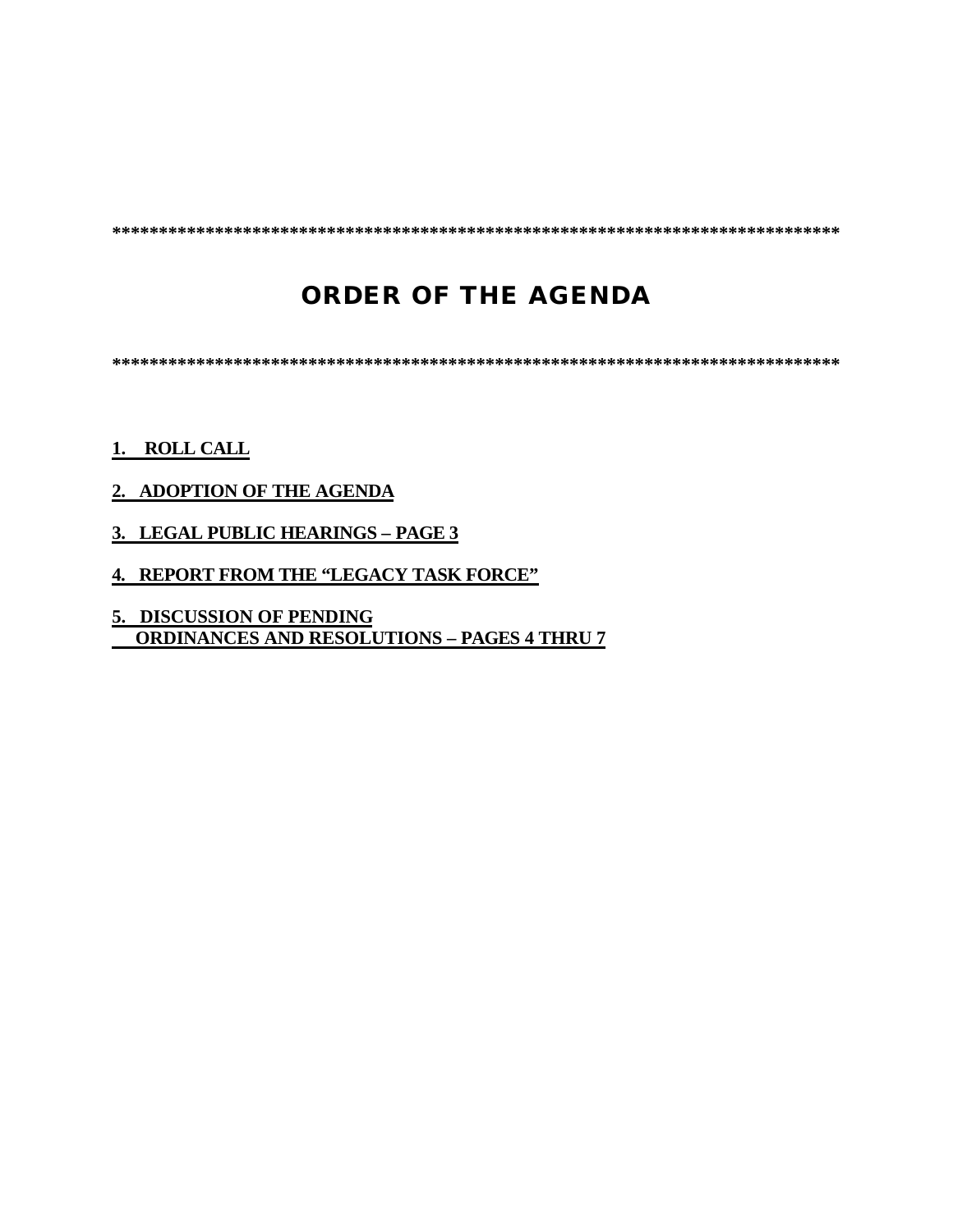## **LEGAL PUBLIC HEARINGS**

### **FINANCE COMMITTEE**

*Thomas E. Smith – Chair Elizabeth M. Brown – Co-Chair All Council Members*

#### **R-11-04-20**

**A CONFIRMING RESOLUTION designating an "Economic Revitalization Area" under I.C. 61.1-12.1 for property commonly known as 9612 Dawson's Creek Boulevard, Fort Wayne, Indiana 46825 (Logikos, Inc.)**

> **Total cost of \$1,800,000 – they will construct a new office building for its operation. 12 full-time jobs will be created and 53 full-time jobs will be retained as a result of the project**

### **REGULATIONS COMMITTEE**

*John Shoaff – Chair Thomas F. Didier – Co-Chair All Council Members*

### **G-11-04-16**

**AN ORDINANCE amending the Thoroughfare Plan of the City Comprehensive ("Master") Plan by vacating public right-of-way The right-of-way to be vacated is an alley located south of 132 East Berry Street** 

**PUBLIC HEARING ONLY**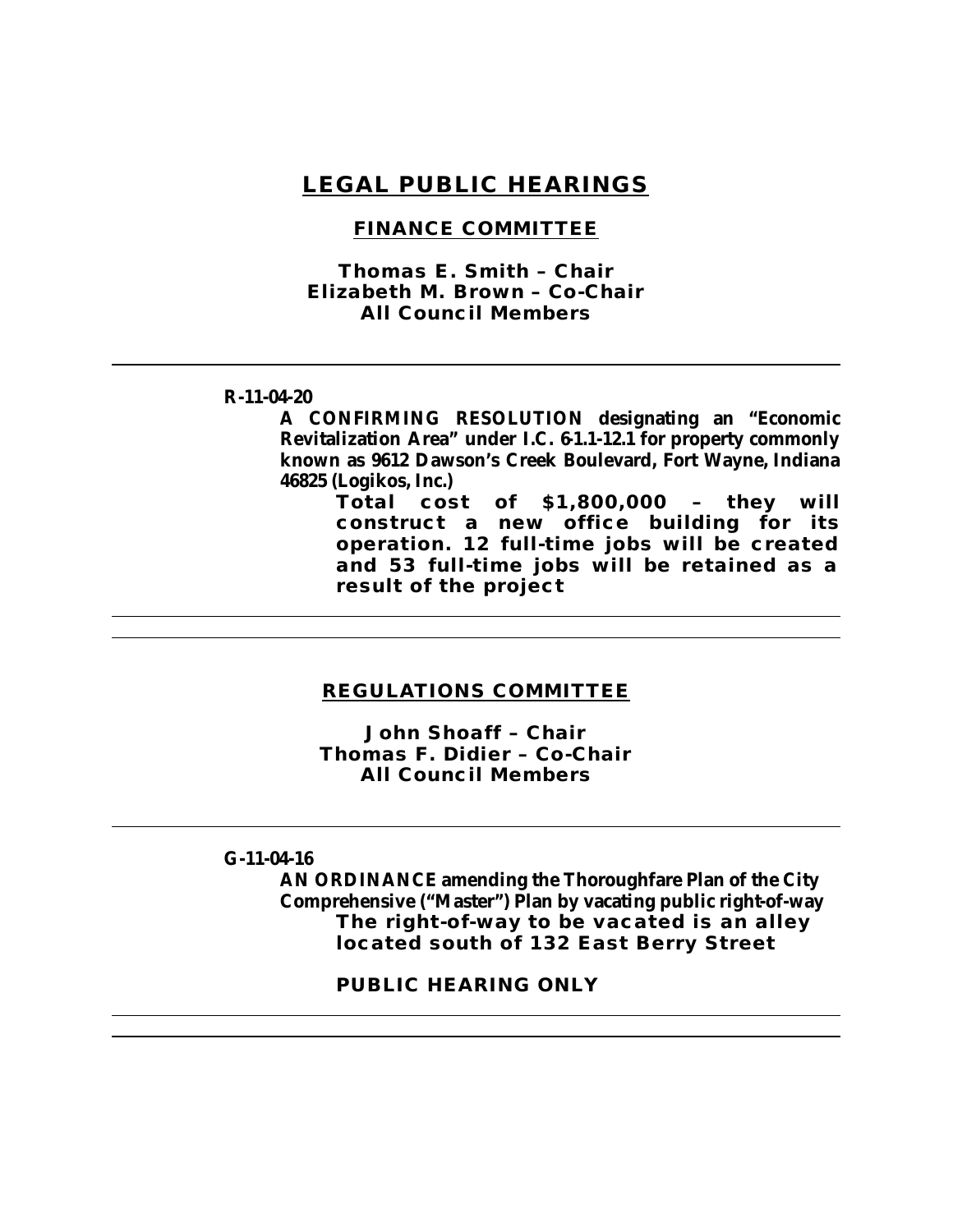# **ORDINANCES AND RESOLUTIONS UP FOR DISCUSSION**

**\*\*\*\*\*\*\*\*\*\*\*\*\*\*\*\*\*\*\*\*\*\*\*\*\*\*\*\*\*\*\*\*\*\*\*\*\*\*\*\*\*\*\*\*\*\*\*\*\*\*\*\*\*\*\*\*\*\*\*\*\*\***

## **CITY UTILITIES COMMITTEE**

**ACTION**

**No Ordinances or Resolutions up for discussion**

## **FINANCE COMMITTEE**

*Thomas E. Smith – Chair Elizabeth M. Brown – Co-Chair All Council Members*

**R-11-04-20**

**A CONFIRMING RESOLUTION designating an "Economic Revitalization Area" under I.C. 6-1.1-12.1 for property commonly known as 9812 Dawson's Creek Boulevard, Fort Wayne, Indiana 6825 (Logikos, Inc.)**

> **Total cost of \$1,800,000 – they will construct a new office building for its operation - 12 full-time jobs will be created and 53 full-time jobs will be retained as a result of the project**

**S-11-04-17**

**AN ORDINANCE approving the contract for Professional Economic Development Services by the City of Fort Wayne, Indiana, by and through its Department of Purchasing and the Economic Improvement District for the Downtown Area of the City of Fort Wayne for the Division of Community Development** 

**Total cost of \$150,000**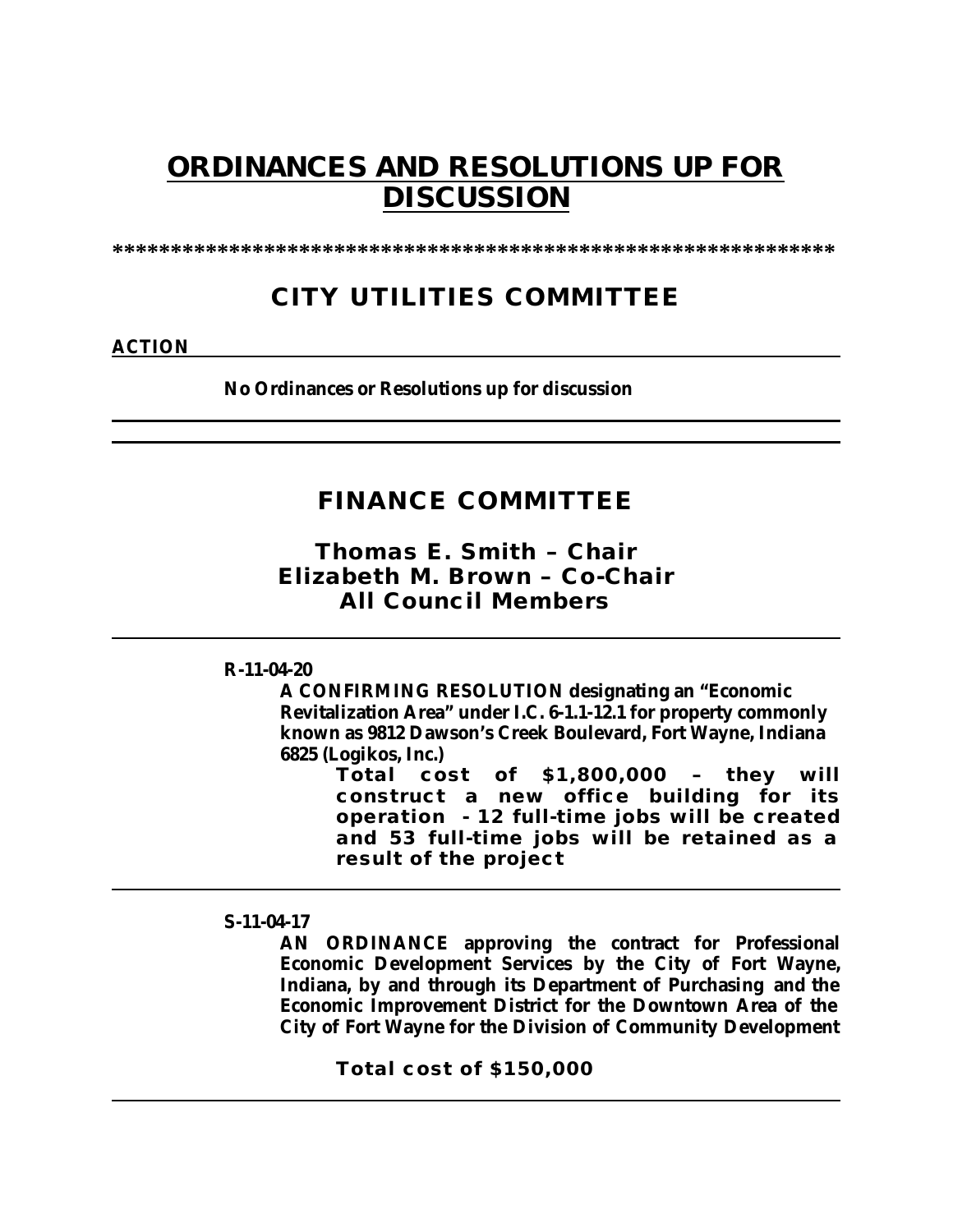**FINANCE COMMITTEE CONTINUED**

#### **ACTION**

### **S-11-04-18**

**AN ORDINANCE approving contract #CSOCM5-POND 1 First Flush and Bleedback Facilities Design Res. #2304-2010, W.O. #65942 between Symbiont and the City of Fort Wayne, Indiana, in connection with the Board of Public Works Total cost of \$159,587**

#### **R-11-05-01**

**A DECLARATORY RESOLUTION designating an "Economic Revitalization Area" under I.C. 6-1.1-12.1 for property commonly known as 8727 Clinton Park Drive, Fort Wayne, Indiana 46825 (Nemcomed FW,LLC)**

**Total cost of \$2,782,000 – they will construct a** 

> **13,000 square foot addition to their existing facility – 60 full-time jobs will be created and 128 full-time jobs will be retained as a result of the project**

**This Resolution is to be introduced and voted upon for passage tonight at the Regular Session**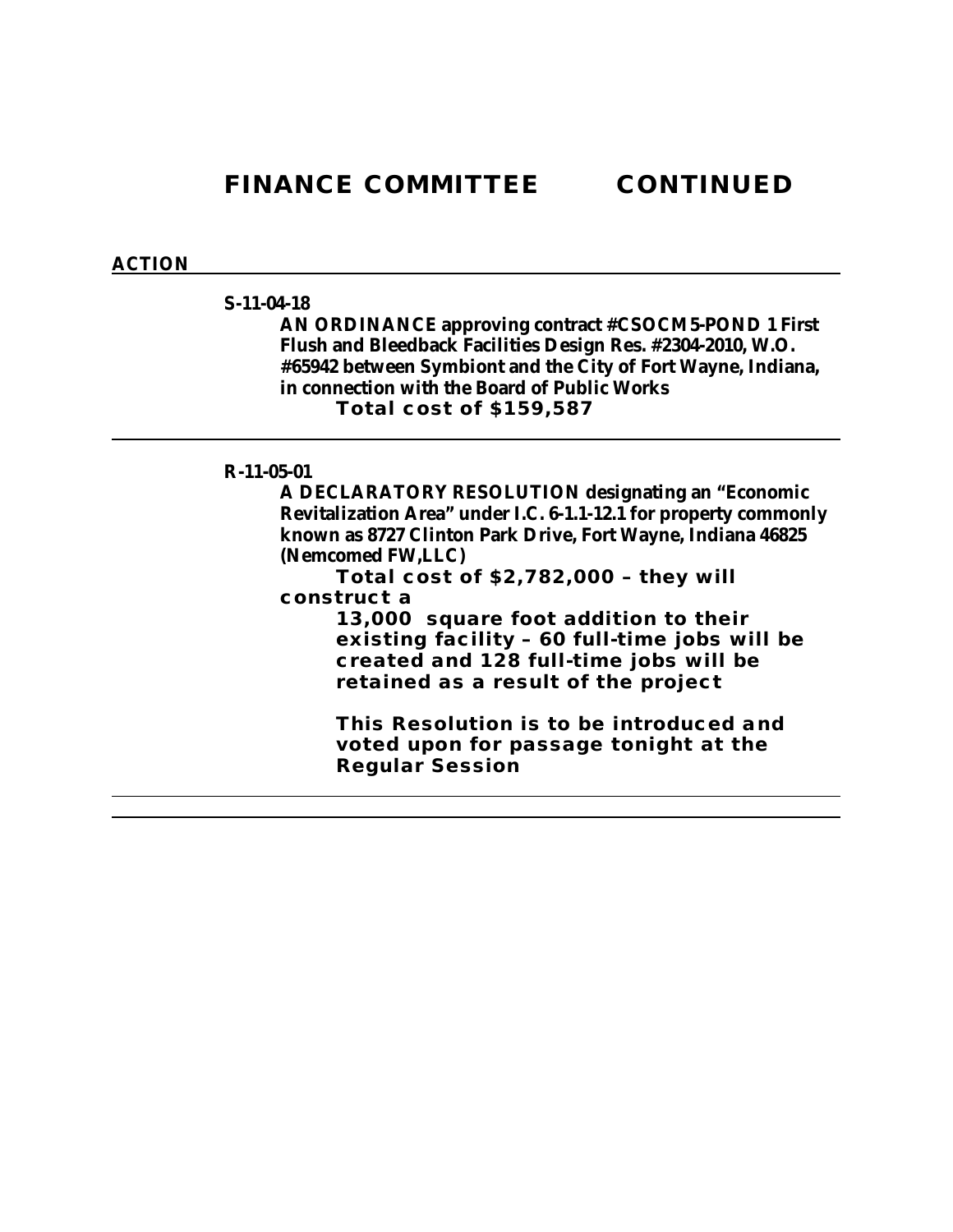## **REGULATIONS COMMITTEE**

## *John Shoaff – Chair Thomas F. Didier – Co-Chair All Council Members*

### **ACTION**

#### **Z-11-03-01**

**AN ORDINANCE amending the City of Fort Wayne Zoning Map No. R-03 (Sec. 8 of Adams Township) Rezone approximately 0.49 acres of property -3614 New Haven Ave. – to be used for multiple family housing**

#### **Z-11-03-08**

**AN ORDINANCE amending the City of Fort Wayne Zoning Map No. R-19 (Sec. 22 of Wayne Township)** 

**Rezone approximately 7.4 acres of property - 5470 Winchester Road – to allow for agricultural uses, and including bringing the current boarding of horses into compliance** 

#### **Z-11-03-09**

### **AN ORDINANCE amending the City of Fort Wayne Zoning Map No. K-50 (Sec. 10 of Washington Township)**

**Rezone approximately 9.6 acres of property - 1414 Northland Boulevard - site of Crazy Pinz Entertainment Center – to allow for seasonal outdoor uses**

**Z-11-03-10**

**AN ORDINANCE amending the City of Fort Wayne Zoning Map No. R-14 (Sec. 32 of St. Joseph Township) Rezone approximately 5.45 acres of property in the 1800 block of Laverne Avenue – to redevelop the property for**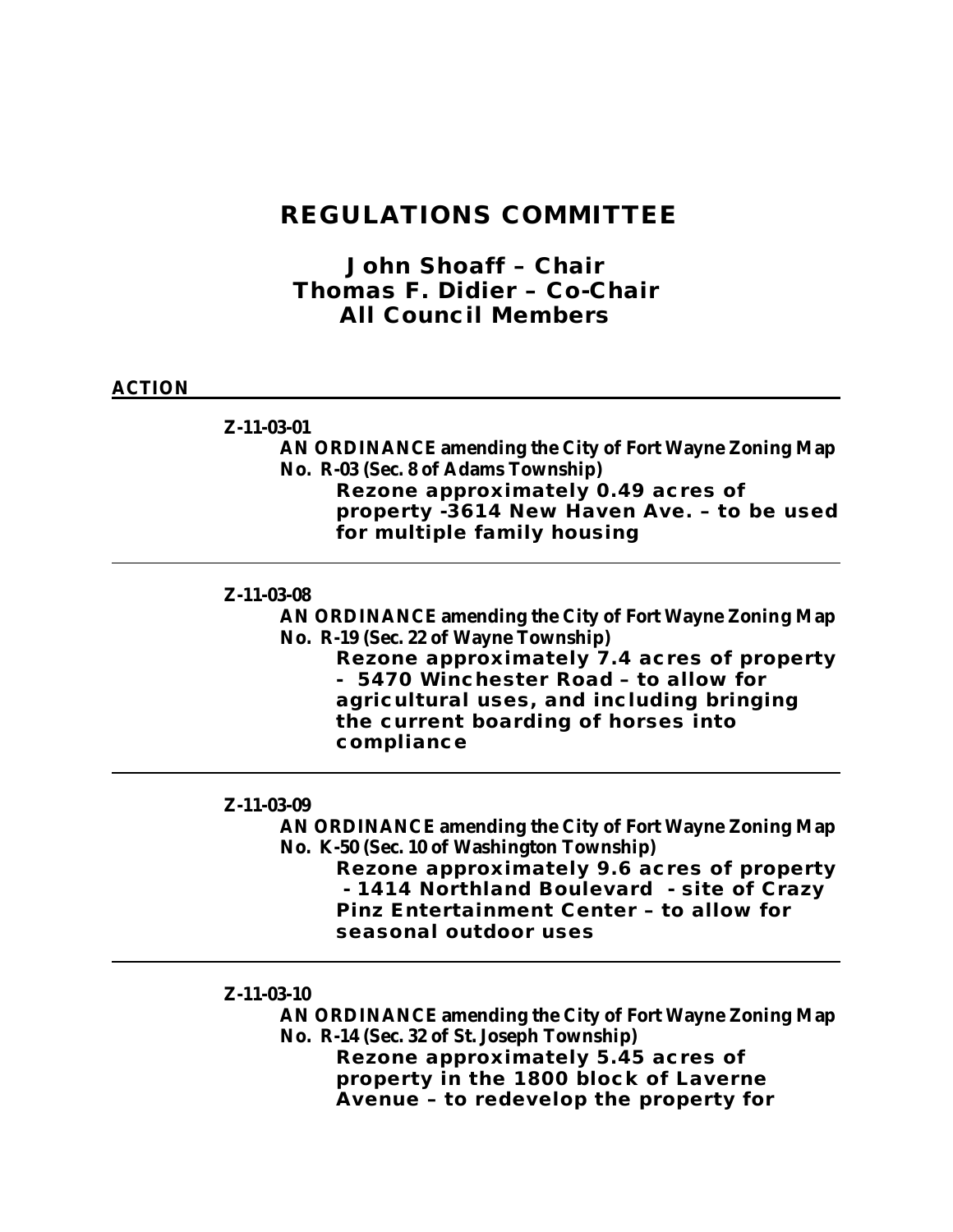## **PUBLIC WORKS COMMITTEE**

*Karen Goldner – Chair Tim Pape – Co-Chair All Council Members*

### **ACTION**

### **S-11-04-21**

**AN ORDINANCE approving the purchase of a Demo Street Sweeper by the City of Fort Wayne, Indiana, by and through its Department of Purchasing and Brown Equipment for the Street Department** 

**Total cost of \$144,495**

#### **S-11-04-22**

**AN ORDINANCE approving the awarding of ITB #3365 – purchase of one (1) Tandem Axle Dump Truck Chassis by the City of Fort Wayne, Indiana, by and through its Department of Purchasing and Selking International for the Street Department Total cost of \$114,260**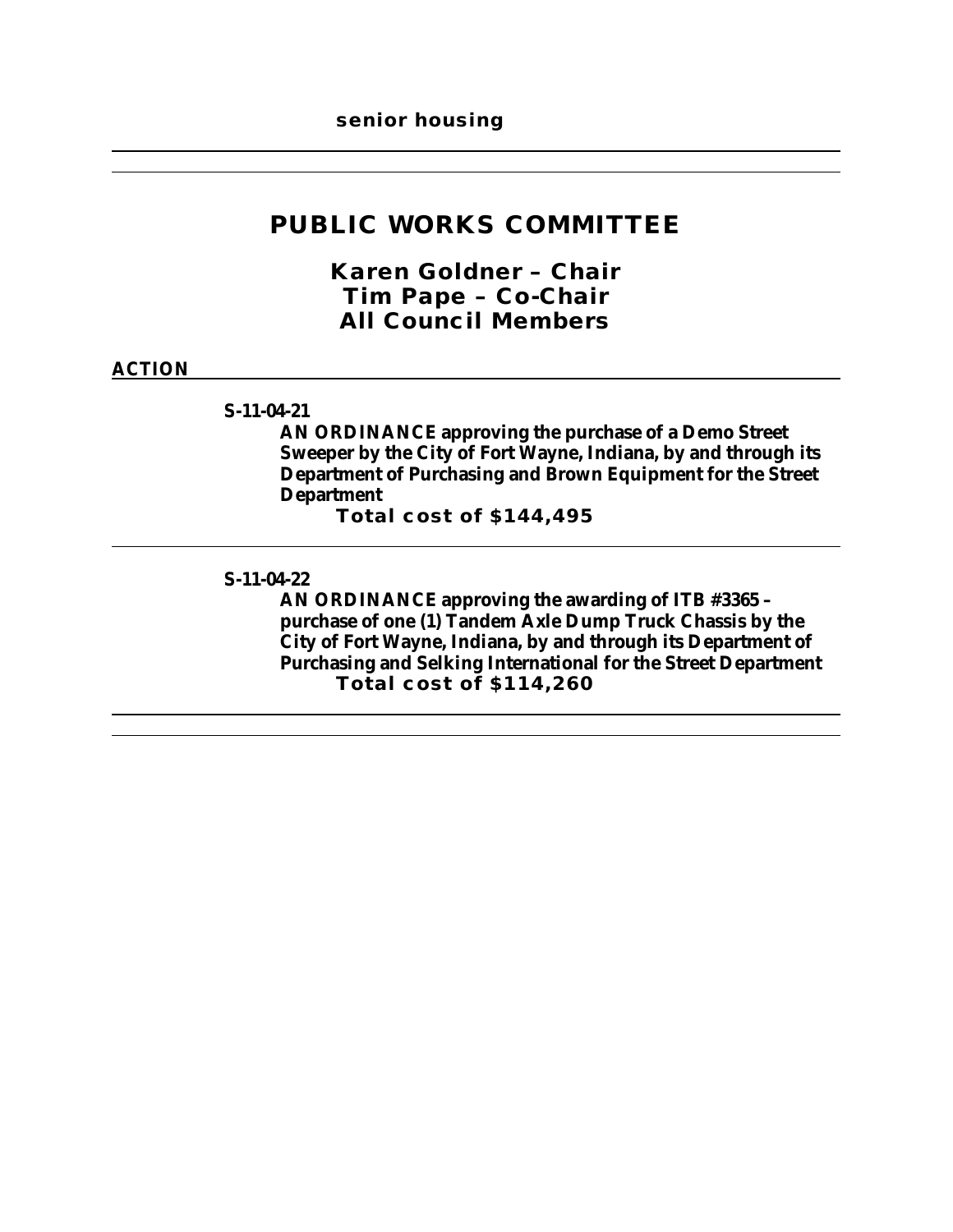# **REGULAR SESSION**

#### . . . . . . . . . .

## **AGENDA**

## **FORT WAYNE COMMON COUNCIL**

# **MAY 10, 2011**

## **REGULAR SESSION IMMEDIATELY FOLLOWING COMMITTEE SESSION COMMON COUNCIL CHAMBERS ROOM 126**

**PRESIDING OVER THE STANDING MITCH HARPER COMMITTEE OF THE COMMON COUNCIL PRESIDENT**

**SECRETARY OF THE REGULAR SANDRA E. KENNEDY SESSION OF THE COMMON COUNCIL CITY CLERK**

**LEGAL ADVISOR TO MEMBERS JOSEPH G. BONAHOOM OF THE COMMON COUNCIL** 

**BENDER\_\_\_\_\_\_\_\_, BROWN\_\_\_\_\_\_\_\_\_, DIDIER\_\_\_\_\_\_\_\_\_,**

**GOLDNER\_\_\_\_\_\_\_\_\_, HARPER\_\_\_\_\_\_\_\_\_, HINES\_\_\_\_\_\_\_\_\_,**

PAPE\_\_\_\_\_\_\_\_\_, SHOAFF\_\_\_\_\_\_\_\_, SMITH\_\_\_\_\_\_\_\_,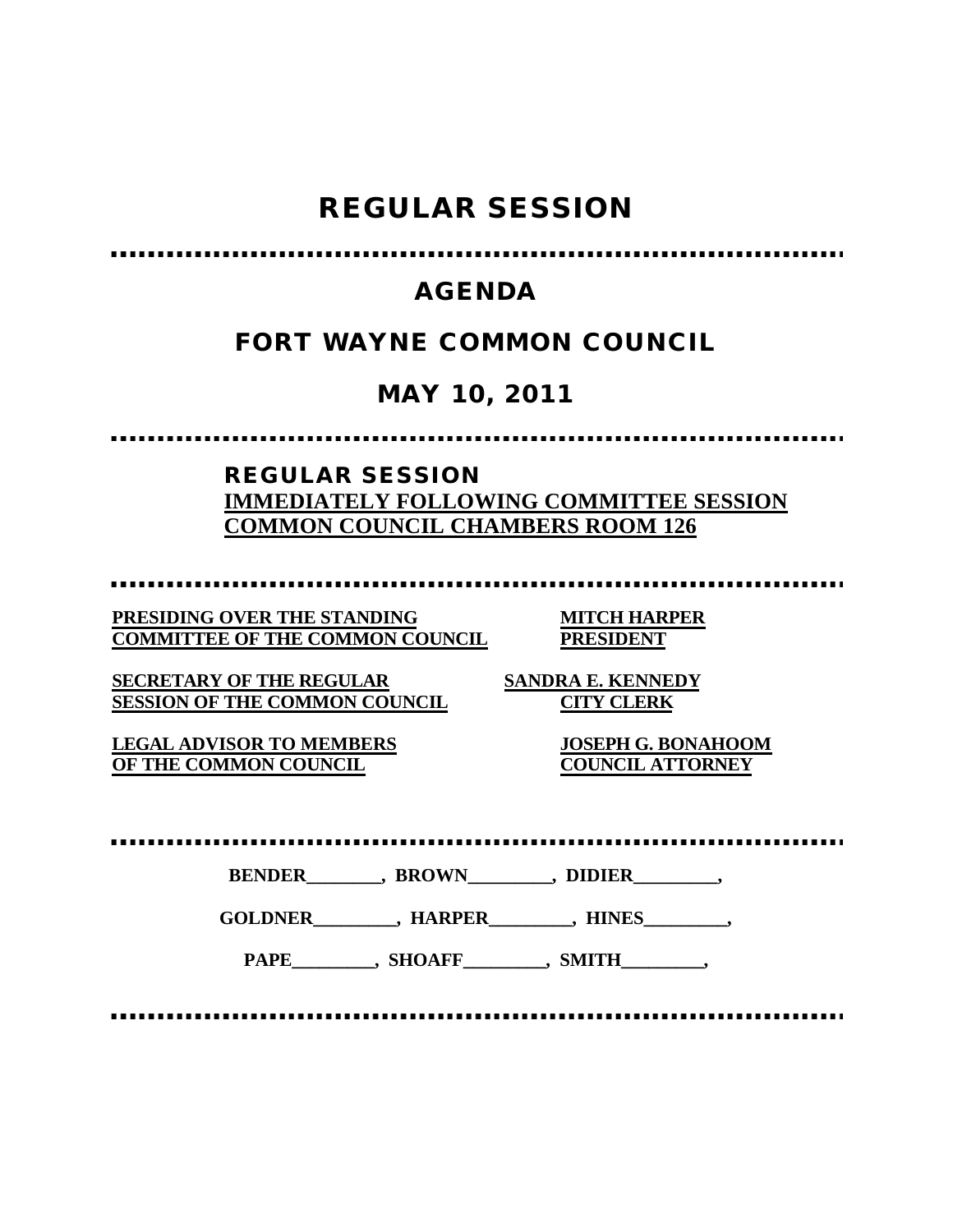# **ORDER OF THE AGENDA**

**PRESENTATION OF NATIONAL COLORS SERGEANT-AT-ARMS**

**ROLL CALL SANDRA E. KENNEDY CITY CLERK**

**ADOPTION OF THE AGENDA**

**PRESIDENT'S REPORT AND COMMENTS MITCH HARPER**

**PRESIDENT**

## **COMMUNICATIONS – FROM BOARD OF PUBLIC SAFETY REGULATORY RESOLUTIONS (17)**

## **INTRODUCTION OF ORDINANCES AND RESOLUTIONS – PAGES 3 THRU 6**

**PASSAGE OF ORDINANCES AND RESOLUTIONS – PAGES 7 THRU 10**

**MISCELLANEOUS BUSINESS**

**CHAIR OPEN FOR COMMENTS – FROM CITIZENS AND COUNCIL MEMBERS**

**RETIREMENT OF COLORS**

**ADJOURNMENT**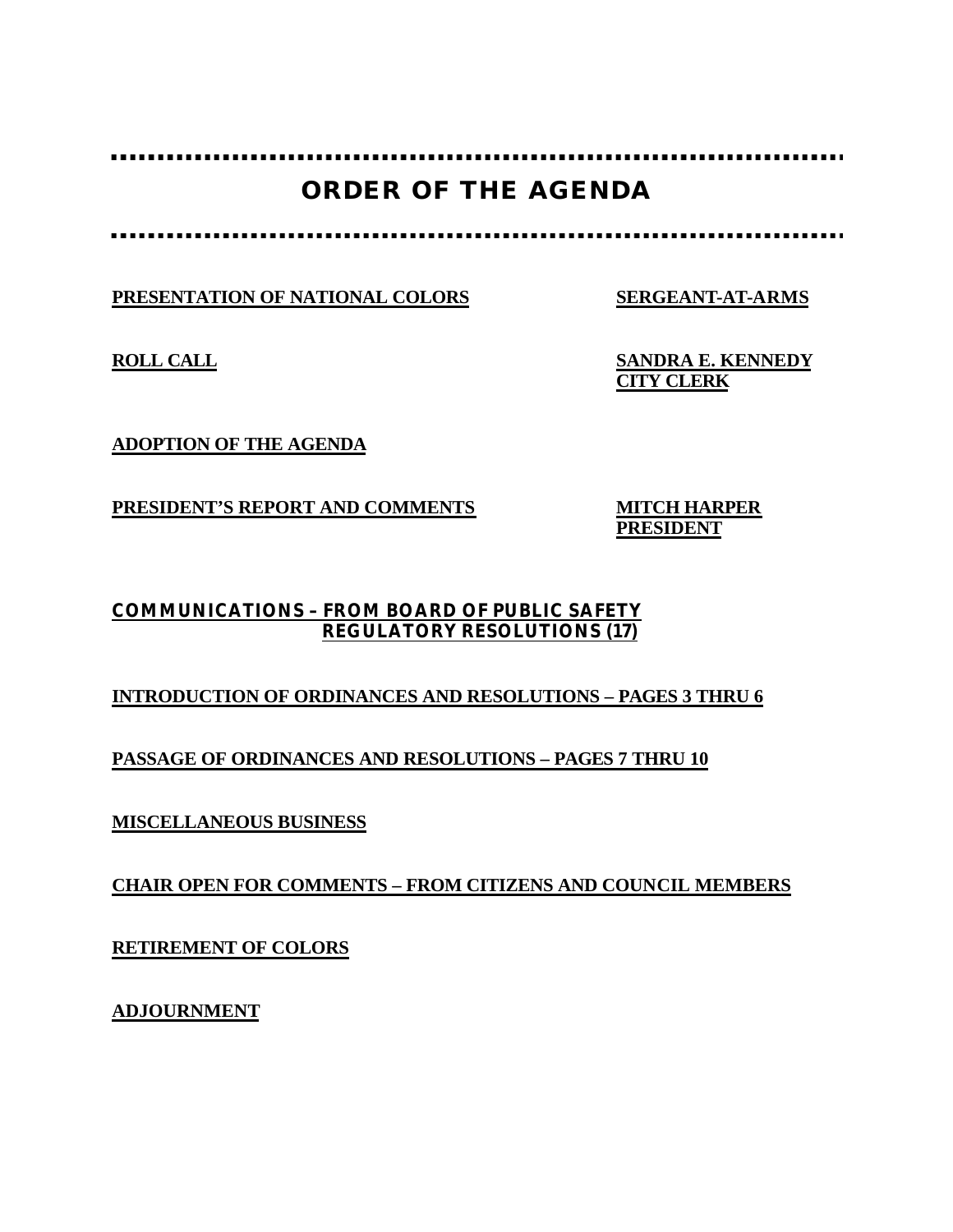## **CITY UTILITIES COMMITTEE**

*Glynn A. Hines – Chair Marty Bender – Co-Chair All Council Members*

### **ACTION**

#### **S-11-05-05**

**AN ORDINANCE approving the awarding of I.T.B. #3366 purchase of three (3) Tandem Axle Dump Truck Chassis by the City of Fort Wayne, Indiana, by and through its Department of Purchasing and Selking International for the Water Maintenance & Service Department and Water Pollution Control Maintenance Department**

**Total cost of \$341,214**

#### **S-11-05-06**

**AN ORDINANCE approving 2011 Cipp Package #1 Medium Diameter Res. #2391-2011, W.O. 75600 between Reynolds Inliner LLC and the City of Fort Wayne, Indiana, in connection with the Board of Public Works**

**Total cost of \$455,341**

#### **S-11-05-07**

**AN ORDINANCE approving Professional Engineering Services for the Lexington and Oakdale Storm Sewer Extension Project between DLZ, Indiana LLC and the City of Fort Wayne, Indiana, in connection with the Board of Public Works Total cost of \$127,650**

## **CITY UTILITIES COMMITTEE CONTINUED**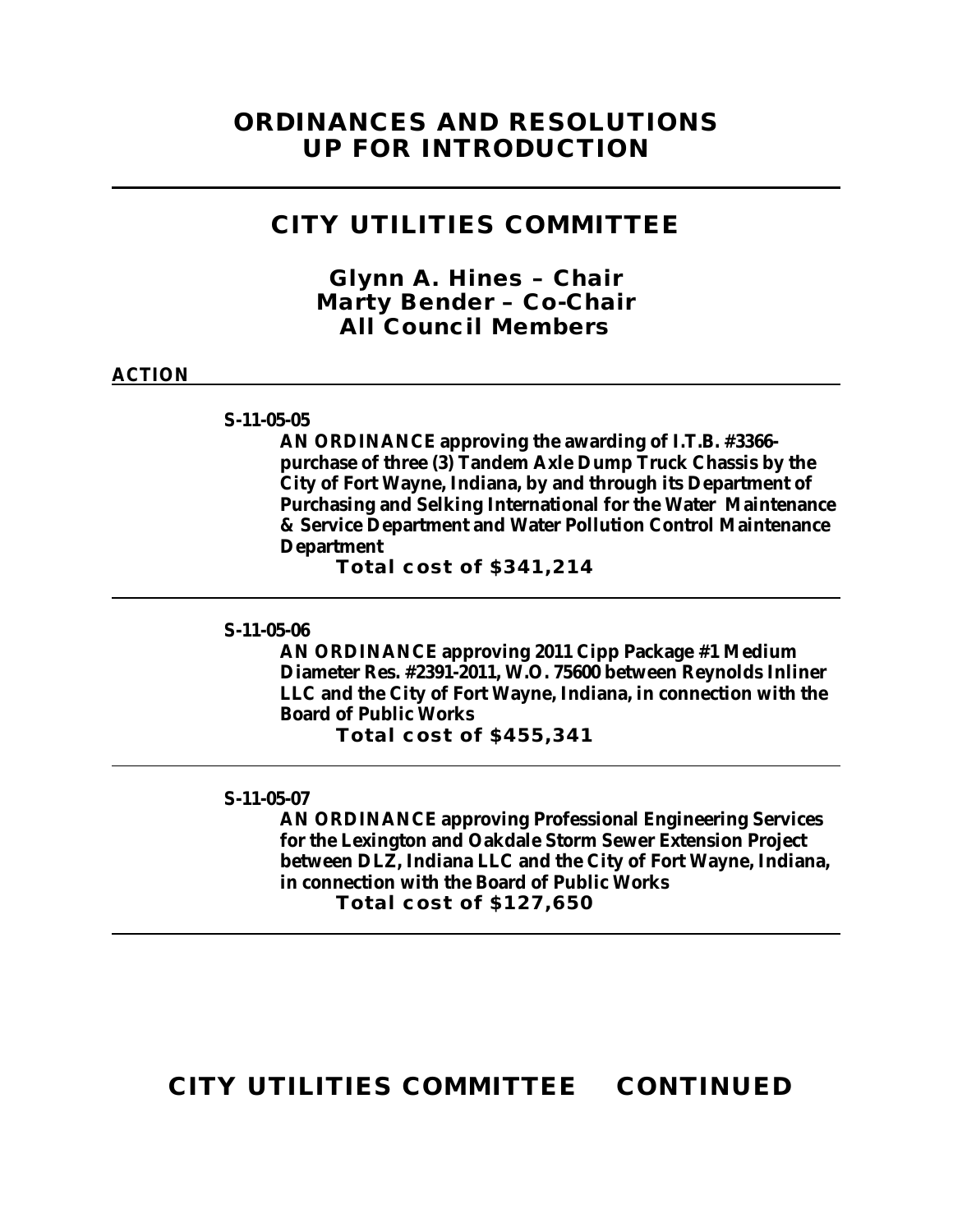### **S-11-05-08**

**AN ORDINANCE approving Water Pollution Control Plan Hydraulic and Process Analysis Res. #2012-0002, W.O. #75620 between Black & Veatch Corporation and the City of Fort Wayne, Indiana, in connection with the Board of Public Works Total cost of \$230,450**

## **FINANCE COMMITTEE**

*Thomas E. Smith – Chair Elizabeth M. Brown – Co-Chair All Council Members*

#### **R-11-05-01**

**A DECLARATORY RESOLUTION designating an "Economic Revitalization Area" under I.C. 6-1.1-12.1 for property commonly known as 8727 Clinton Park Drive, Fort Wayne, Indiana 46825 (Nemcomed FW, LLC)**

**Total cost of \$2,782,000 – they will construct a** 

> **13,000 square foot addition to their existing facility – 60 full-time jobs will be created and 128 full-time jobs will be retained as a result of the project**

> > **TO BE PASSED THIS EVENING**

#### **S-11-05-09**

**AN ORDINANCE approving the purchase of software and services to streamline the land-use permitting process for largescale developments to be shared equally between City and County** 

**Total cost of \$1.4 Million City's Share \$700,000**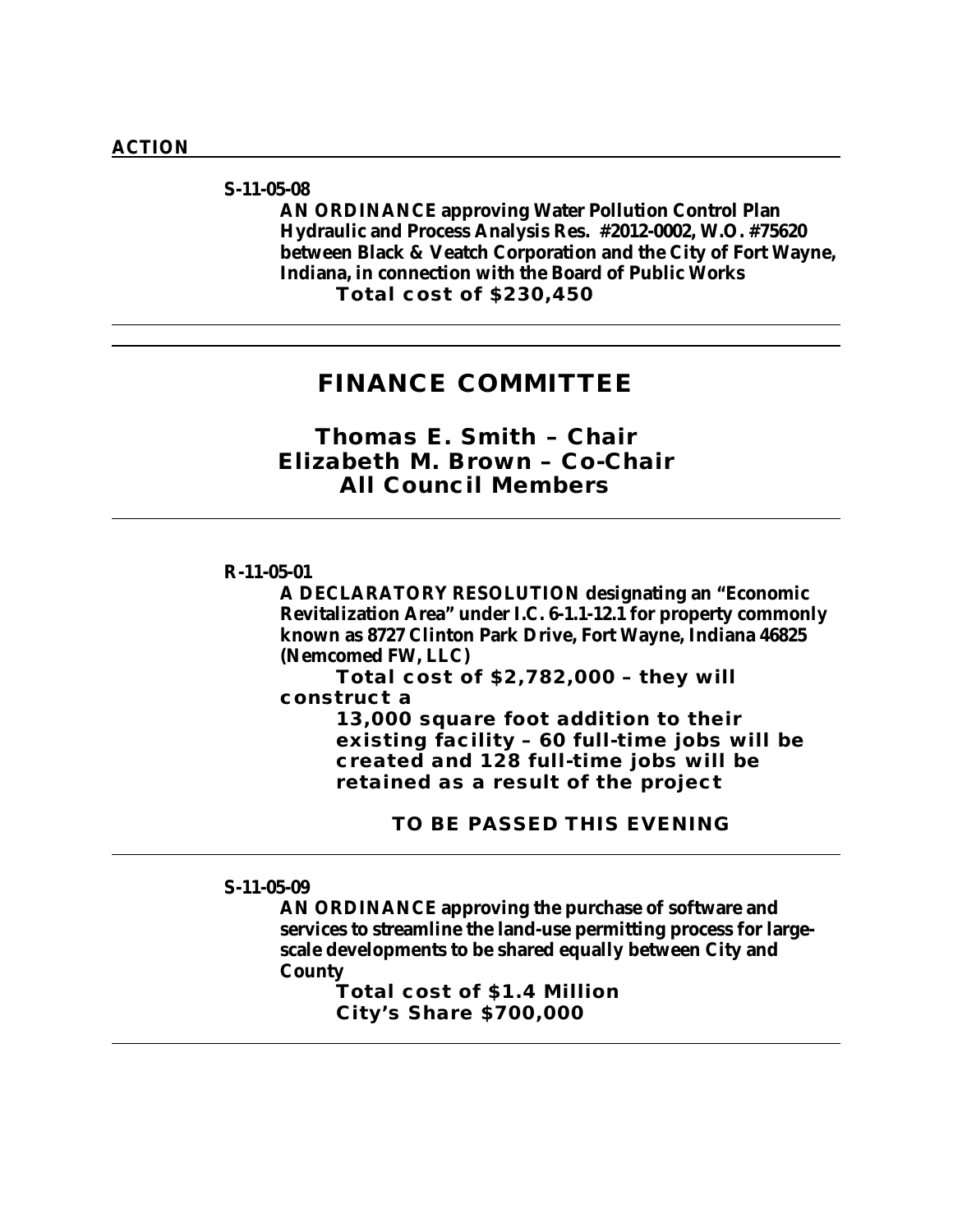### **ACTION**

**R-11-05-02**

**A CONFIRMING RESOLUTION designating an "Economic Revitalization Area" under I.C. 6-1.1-12.1 for property commonly known as 8727 Clinton Park Drive, Fort Wayne, Indiana 46825 (Nemcomed FW, LLC)**

**Total cost of \$2,782,000 – they will construct a 13,000 square foot addition – 60 full-time jobs will be created and 128 full-time jobs will be retained as a result of the project**

 **PUBLIC HEARING 5-24-11 – 5:30 P.M.**

## **REGULATIONS COMMITTEE**

*John Shoaff - Chair Thomas F. Didier – Co-Chair All Council Members*

### **G-11-05-03**

**AN ORDINANCE amending Chapter 99, Streets and Sidewalks, of the City of Fort Wayne, Code of Ordinances for the purpose of requiring maintenance and repair of certain brick streets and alleys located within the City of Fort Wayne New section added:**

**99.050 Brick Streets Brick Street and Alley Maintenance**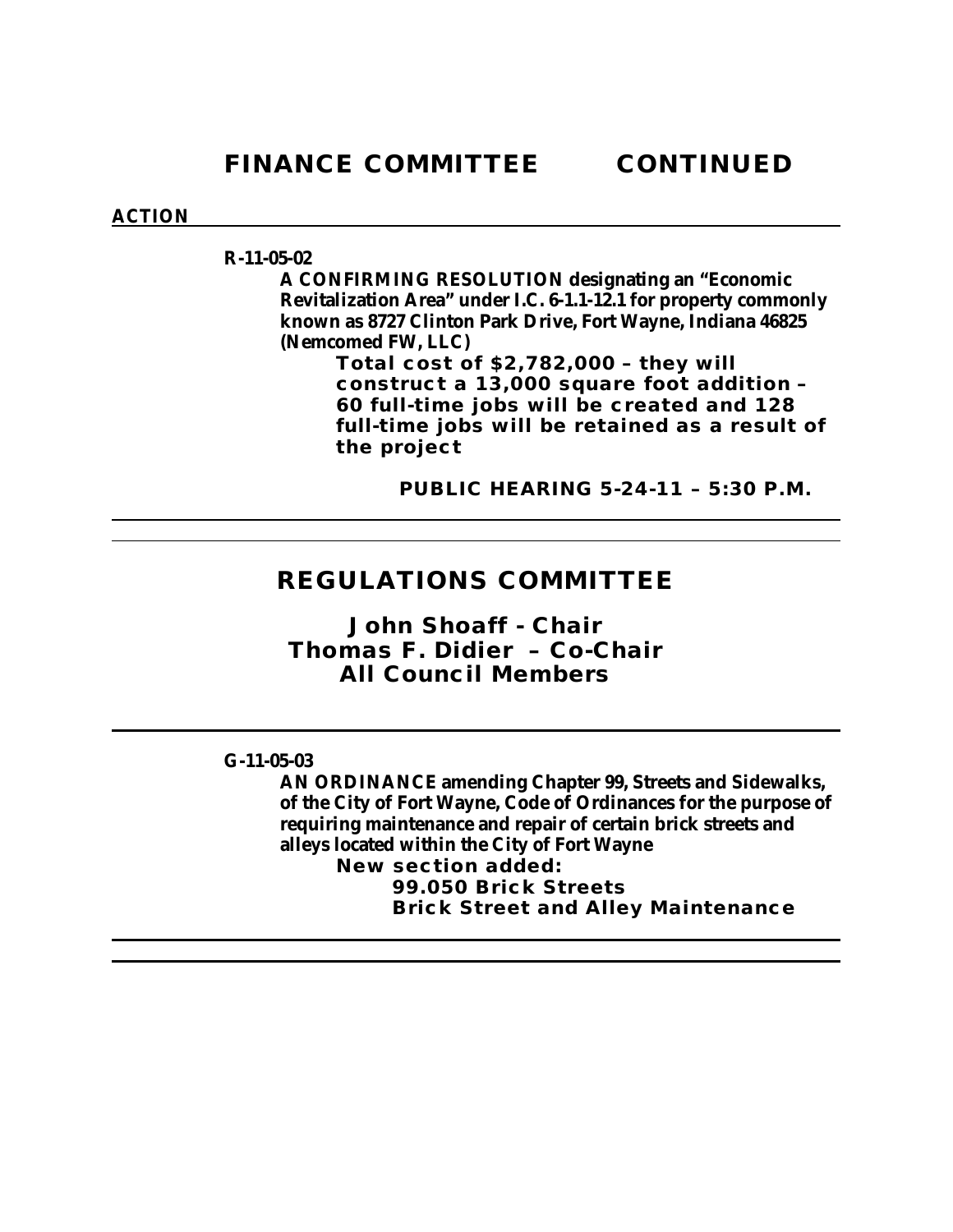## **PUBLIC WORKS COMMITTEE**

*Karen E. Goldner – Chair Tim Pape – Co-Chair All Council Members*

#### **ACTION**

### **S-11-05-04**

**AN ORDINANCE approving the awarding of ITB #3368 purchase of Four (4) Single Axle Dump Truck Chassis by the city of Fort Wayne, Indiana, by and through its Department of Purchasing and Selking International for the Fort Wayne Street Department**

**Total cost of \$388,542.20**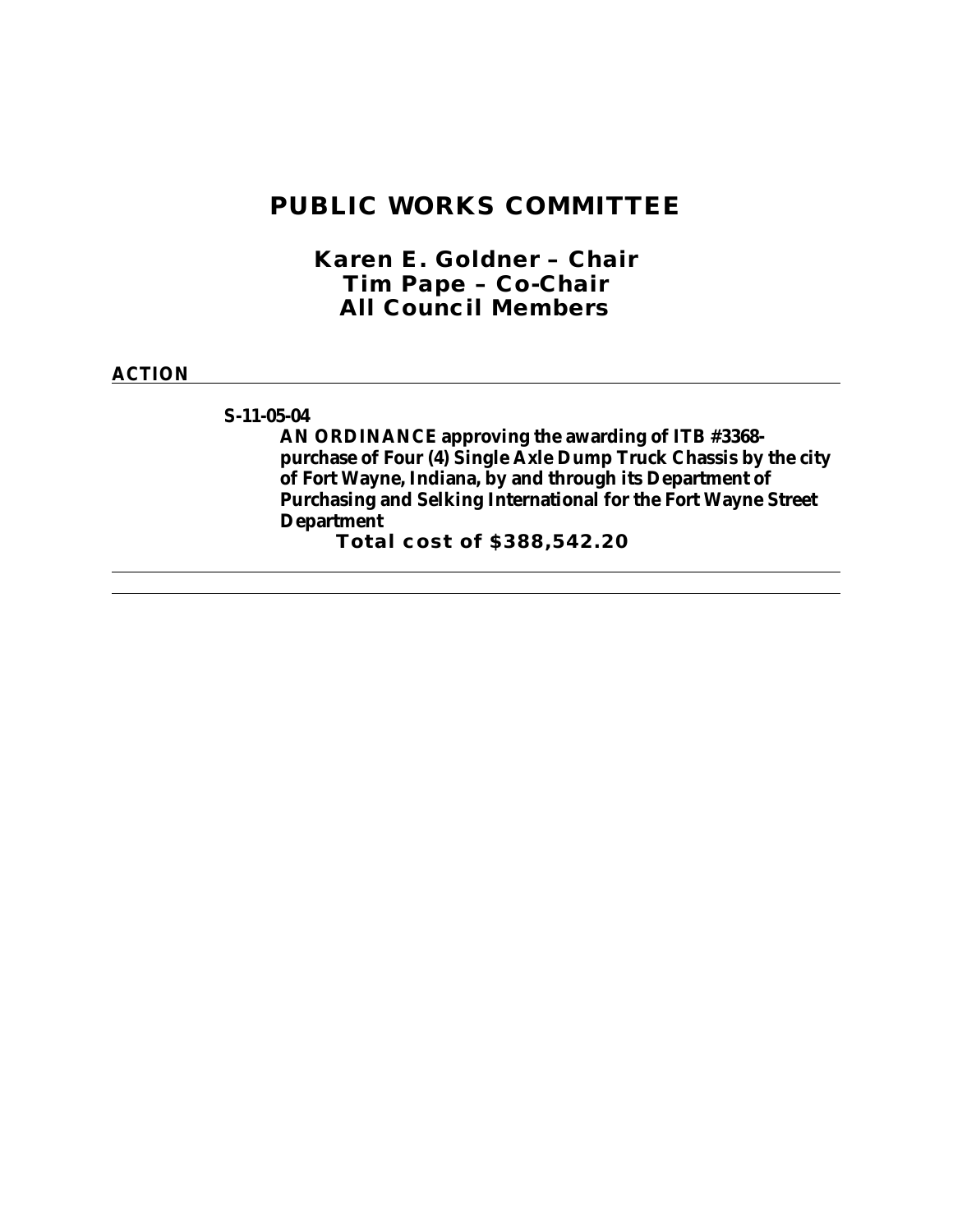## **ORDINANCES AND RESOLUTIONS UP FOR PASSAGE**

## **CITY UTILITIES COMMITTEE**

#### **ACTION**

**No Ordinances or Resolutions up for passage**

## **FINANCE COMMITTEE**

*Thomas E. Smith - Chair Elizabeth M. Brown – Co-Chair All Council Members*

#### **R-11-04-20**

**A CONFIRMING RESOLUTION designating an "Economic Revitalization Area" under I.C. 6-1.1-12.1 for property commonly known as 9812 Dawson's Creek Boulevard, Fort Wayne, Indiana 46825 (Logikos, Inc.)**

**Total cost of \$1,800,000 – they will construct a new office building for its operation – 12 full-time jobs will be created and 3 full-time jobs will be retained as a result of the project**

### **S-11-04-17**

**AN ORDINANCE approving the contract for Professional Economic Development Services by the City of Fort Wayne, Indiana, by and through its Department of Purchasing and the Economic Improvement District for the Downtown Area of the City of Fort Wayne for the Division of Community Development Total cost of \$150,000**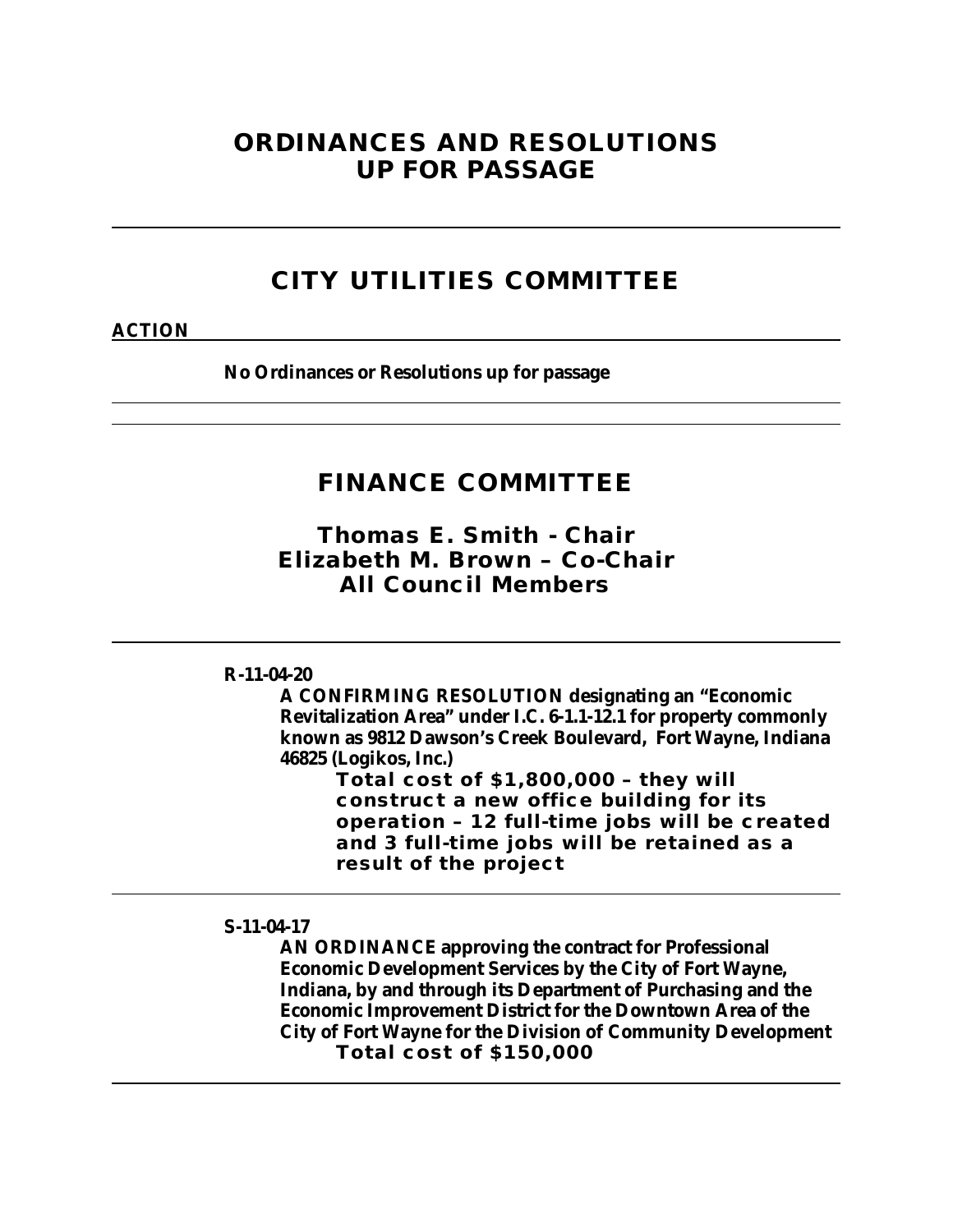### **ACTION**

#### **S-11-04-18**

**AN ORDINANCE approving contract #CSOCM5-POND 1 First Flush and Bleedback Facilities (Design Res. #2304-2010, W.O. #65942 between Symbiont and the City of Fort Wayne, Indiana, in connection with the Board of Public Works Total cost of \$159,587**

### **R-11-05-01**

**A DECLARATORY RESOLUTION designating an "Economic Revitalization Area" under I.C. 6-1.1-12.1 for property commonly known as 8727 Clinton Park Drive, Fort Wayne, Indiana 46825 (Nemcomed FW, LLC)**

**Total cost of \$2,782,000 – in order to expand they will construct a 13,000 square foot addition to their existing facility – 60 full-time jobs will created and 128 full-time jobs will be retained as a result of the project**

## **REGULATIONS COMMITTEE**

*John Shoaff – Chair Thomas F. Didier – Co-Chair All Council Members*

#### **Z-11-03-01**

**AN ORDINANCE amending the City of Fort Wayne Zoning Map No. R-03 (Sec. 8 of Adams Township) Rezone approximately 0.49 acres of property at 3614 New Haven Avenue – to allow the residential-style structure to be used for multiple-family housing**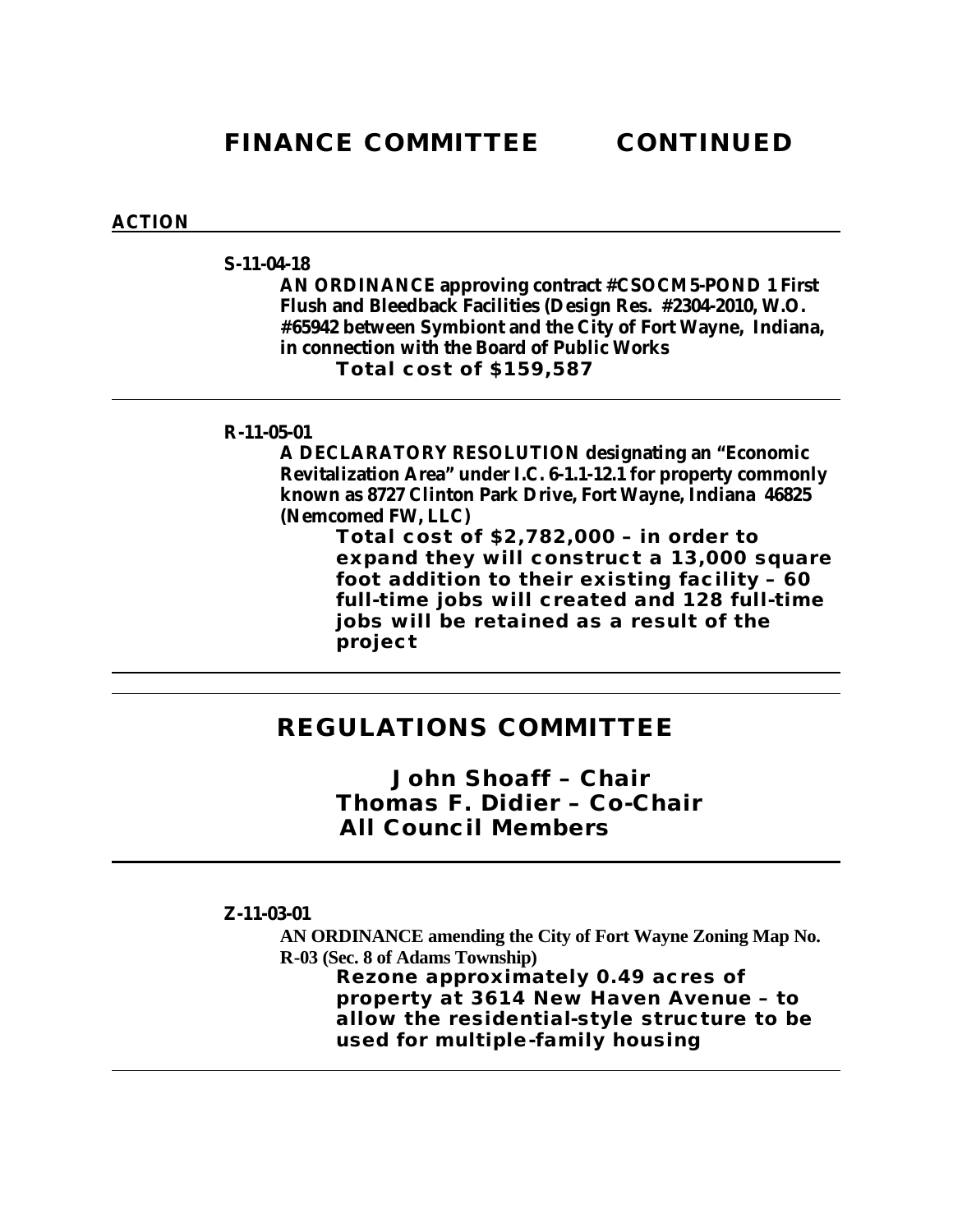## **REGULATIONS COMMITTEE CONTINUED**

### **ACTION**

**Z-11-03-08**

**AN ORDINANCE amending the City of Fort Wayne Zoning Map No. K-19 (Sec. 22 of Wayne Township)**

**Rezone approximately 7.4 acres of property near 5470 Winchester Road - to allow for agricultural uses**

### **Z-11-03-09**

**AN ORDINANCE amending the City of Fort Wayne Zoning Map No. K-50 (Sec. 10 of Washington Township)**

**Rezone approximately 9.6 acres of property at 1414 Northland Boulevard – the site of Crazy Pinz Entertainment Center – to allow for** 

**seasonal outdoor uses**

### **Z-11-03-10**

**AN ORDINANCE amending the City of Fort Wayne Zoning Map No. R-14 (Sec. 32 of St. Joseph Township) Rezone approximately 5.45 acres of property in the 1800 block of Laverne** 

**Avenue - to redevelop the property for senior housing**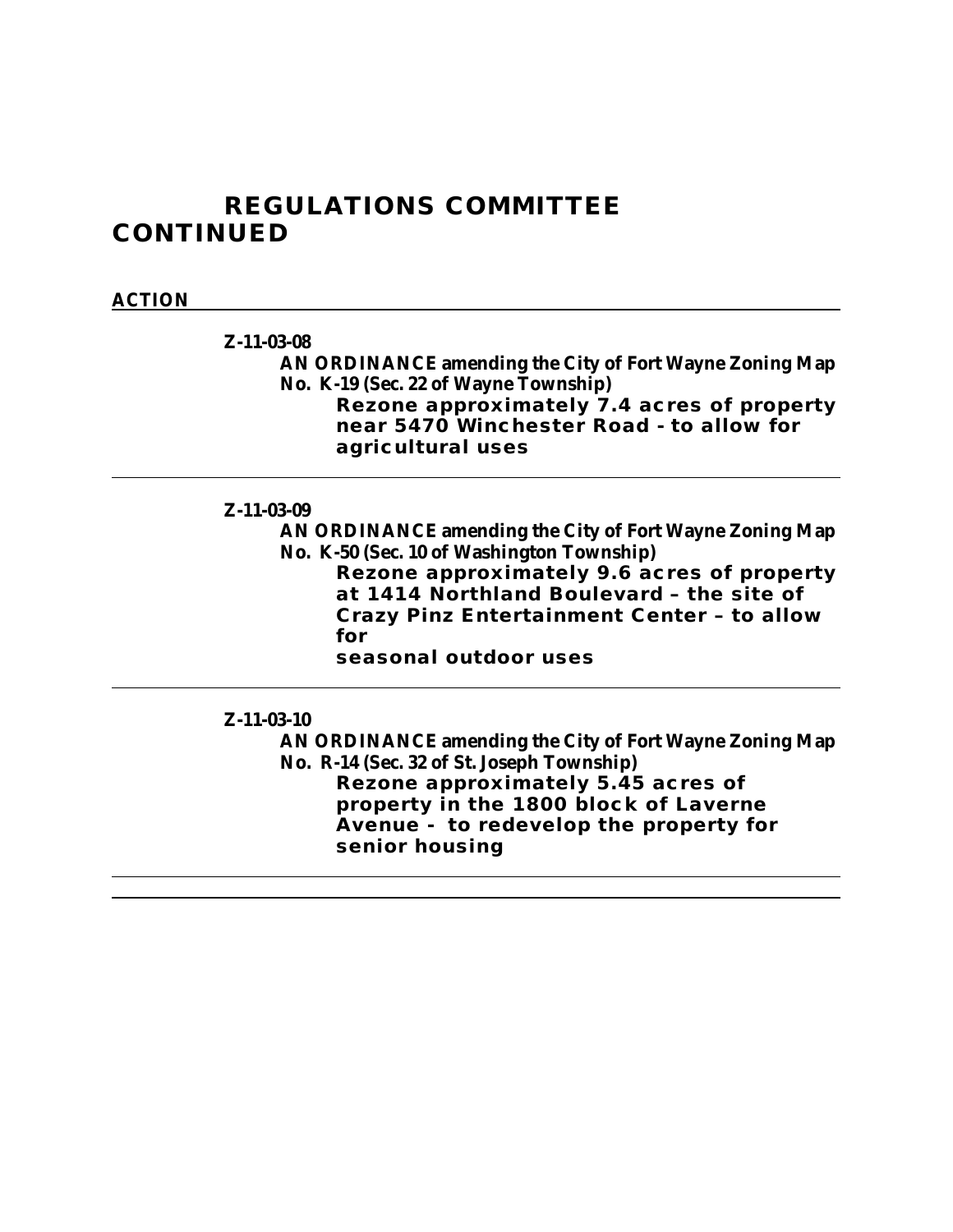## **PUBLIC WORKS COMMITTEE**

*Karen E. Goldner - Chair Tim Pape – Co- Chair All Council Members*

#### **ACTION**

**S-11-04-21**

**AN ORDINANCE approving the purchase of a Demo Street Sweeper by the City of Fort Wayne, Indiana, by and through its Department of Purchasing and Brown Equipment for the Street Department** 

**Total cost of \$144,495**

**S-11-04-22**

**AN ORDINANCE approving the awarding of ITB #3365 purchase of one (1) Tandem Axle Dump Truck Chassis by the City of Fort Wayne, Indiana, by and through its Department of Purchasing and Selking International for the Street Department Total cost of \$114,260**

**PREPARED BY THE OFFICE SANDRA E. KENNEDY OF THE CITY CLERK**